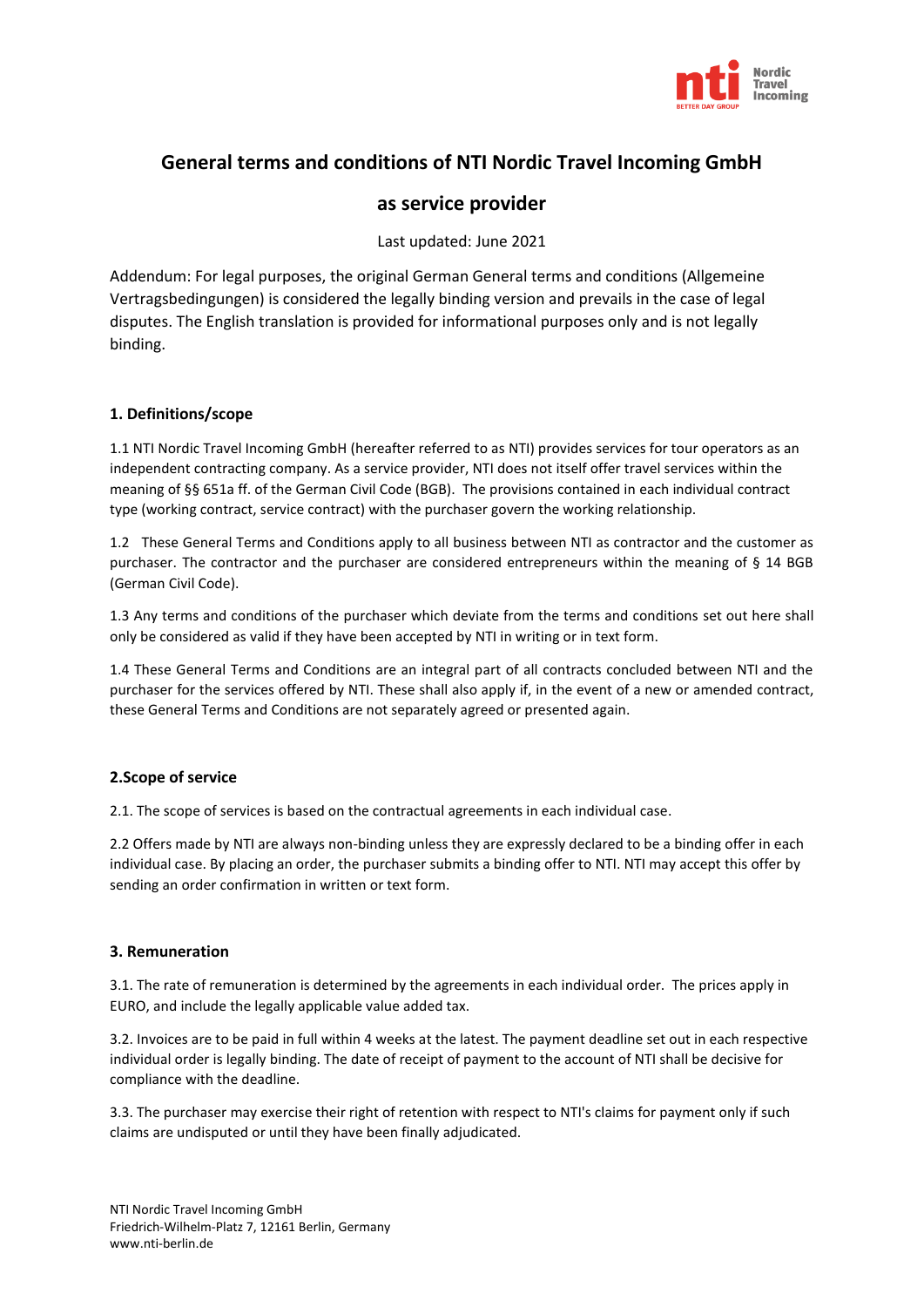

#### **4. Limitation of liability for claims for damages/indemnity**

4.1. In the event of injury to life, body and health, NTI shall be liable only to the extent that the injury to these legal interests is based on an intentional or negligent breach of duty by NTI.

4.2. In the event of violation of other legal assets or interests, NTI shall only be liable if the damage is caused intentionally or by gross negligence on the part of NTI.

4.3. To the extent that NTI's liability is excluded, the purchaser shall indemnify NTI against any claims of third parties using the contractor's travel services.

#### **5 Liability disclaimer in the event of force majeure and miscellaneous reasons/ right of withdrawal**

5.1. NTI rules out liability for cases in which it is not possible to fulfil a service due to force majeure or other events unforeseeable at the time of the conclusion of the contract (e.g., pandemics, severe weather, transport delays, strikes, lawful lockouts, difficulties in obtaining necessary official permits, official measures or the failure of suppliers to deliver, to deliver correctly or to deliver on time) and any other events for which NTI is not responsible.

5.2. In the case that such events that make it substantially more difficult or impossible for NTI to fulfil their obligations, NTI shall be entitled to withdraw from the contract.

#### **6. Passport, visa and health requirements**

The purchaser is solely responsible for obtaining and carrying the necessary travel documents, any required vaccination proof and compliance with customs and foreign exchange regulations by travel participants.

#### **7. Data protection**

7.1 NTI collects personal data required for the fulfilment and execution of each individual order. This data is stored electronically by NTI, processed and, if necessary, transmitted to third parties such as hotels and airlines.

7.2 The purchaser undertakes to handle all personal data provided by NTI confidentially and to delete such data after completion of the order.

#### **8. Final provisions**

8.1. The contractual relationship between NTI and the respective purchaser is governed by German law.

8.2. Place of jurisdiction is Berlin.

8.3. Both parties undertake neither to exploit, nor to make available to third parties confidential information and business and trade secrets of the other party which have become known to them during the business relationship, without the written consent of the party concerned. This shall also apply to the period after termination of the business relationship.

8.4. Should one or more provisions of these General Terms and Conditions be invalid in whole or in part, or should this agreement contain a loophole, this shall not affect the validity of the contract as a whole.